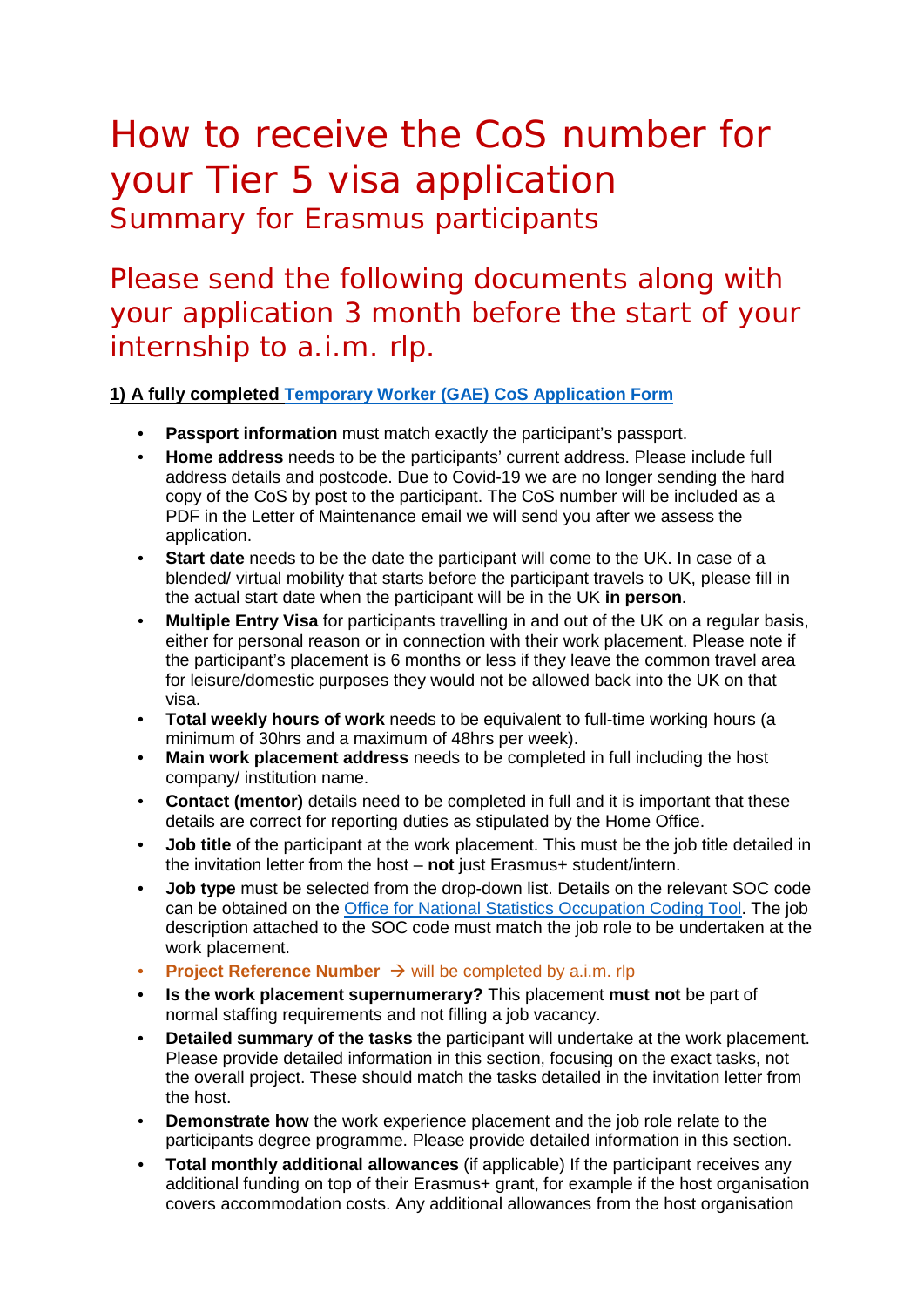must also be detailed in the appropriate section in the Learning Agreement for Traineeships.

- If the participant receives **additional allowances,** they should detail each allowance separately on the application form.
- If they receive a **monthly salary** from the host organisation, please submit a **copy of the contract of employment** with the supporting documentation.
- **UK National Insurance number.** If the participant is only receiving an Erasmus+ grant then they do not need one. However, they receive a **monthly salary** from the host organisation then they will need to provide us with a copy of their NI number if they have one already or submit a copy of their NI number after they've received one, once they've arrived.
- Will the participant be undertaking **[regulated activity](https://www.gov.uk/government/publications/dbs-guidance-leaflets)** in relation to children and/or adults within their job role? Please **check with the host organisation** if they will be. If they are, then we will require **[overseas criminal record check](https://www.gov.uk/government/publications/criminal-records-checks-for-overseas-applicants)** certificates from the participants' **country of origin** and **most recent country of residence.** We will also require a copy of the **UK Criminal Records** Check certificate. Participants will be unable to undertake regulated activity until a satisfactory disclosure has been obtained.
- •Will the participants **bring dependants (family members)** with them to the UK? Further information can be found **[here](https://www.gov.uk/tier-5-government-authorised-exchange/family-members)**

*Please complete ALL fields of the CoS application form accurately and in full. This information is entered onto the Home Office Sponsorship Management System (SMS). Irregularities with the information may cause delays in issuing the CoS number.*

#### **2) Copy of the participant's passport**

- •We need to see a copy of the **entire passport**, including covers, ID details and leave stamps
- • **Each page must be easily readable.**
- •The passport **expiry date** must be valid for**6 months** after the intended departure date from the UK.

#### **4) Acceptance letter from host organisation**

- •The letter from the host organisation needs to be on **letter headed paper** with an official **stamp**, **signed** and **dated** by the appropriate signatory. Please note: if the organisation does not have a stamp, we require an email from the host organisation confirming this.
- •It must contain the participant's **job title** during the placement.
- It must contain a **description of duties** the participant will undertake during the work placement.
- It must contain the **start and end dates** of the placement.
- It must contain the sentence: **I, the undersigned, confirm that this work placement/ mobility is supernumerary, i.e. it is not part of normal staffing requirements and not filling a job vacancy.**

#### **5) Erasmus+ Learning Agreement for Traineeships**

• The Erasmus+ Higher Education [Learning Agreement for Traineeships](https://erasmuspraktika.de/wordpress/wp-content/uploads/2021/12/Learning_Agreement_BEFORE_THE_MOBILITY_2020.pdf) should be completed.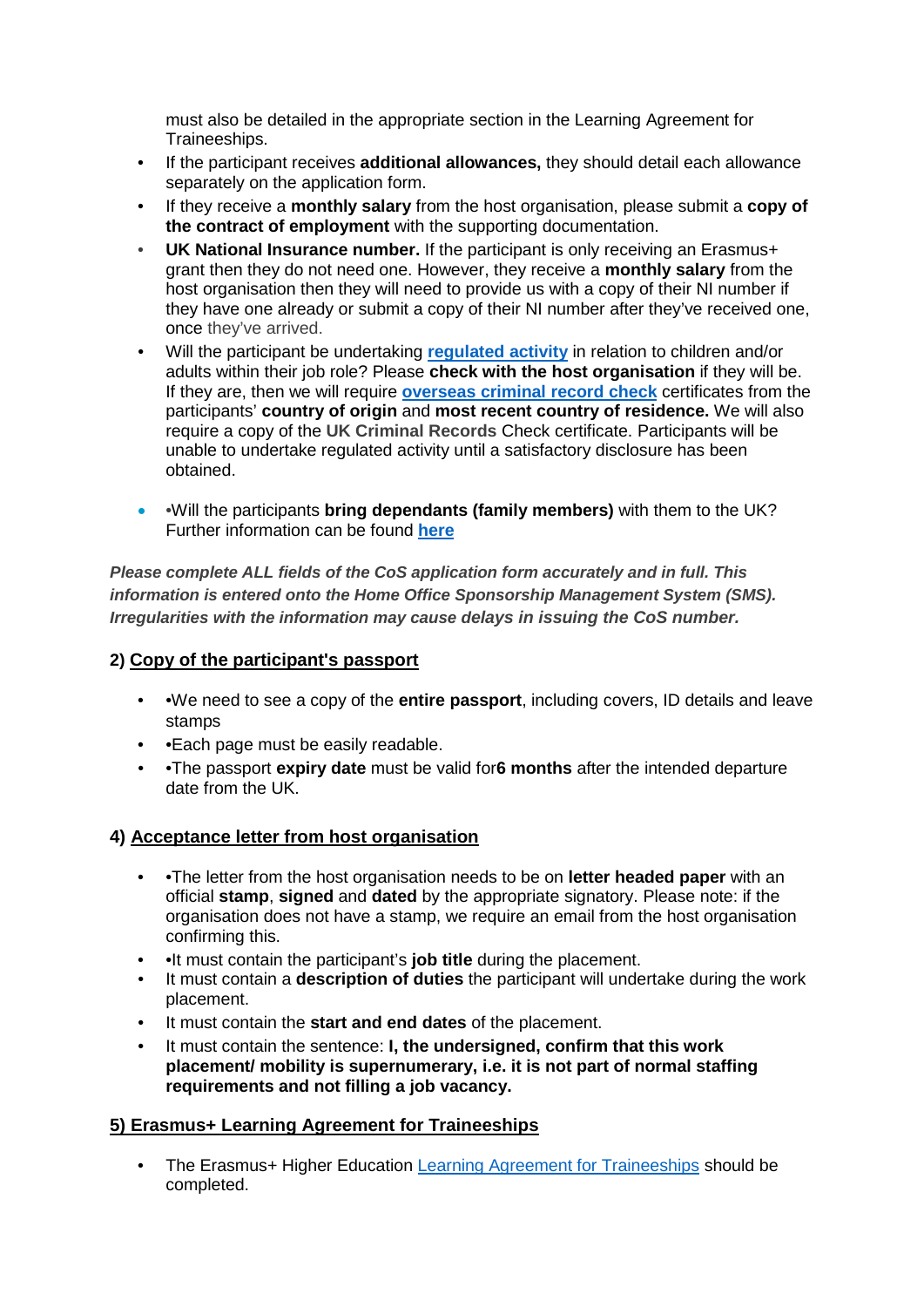- Under the **traineeship title** (also) include the job title as agreed with the host if it differs from the traineeship program.
- **All fields prior to the mobility** need to be completed in full.
- The Learning Agreement needs to be **signed** and **dated** by the participant, the sending institution and the host organisation.

#### **6) Transcript of Records**

- Participants must be currently **studying or have completed** a degree programme within the last 18 months in order to be eligible to participate in a traineeship mobility. N.B. The mobility must end before the last day of the 18 months.
- The **transcript** must be translated into **English**. Please check Home Office guidance here for further details on certifying a translation.
- The transcript must be on **letter headed paper**.
- It must detail the **participants' degree** programme/subjects

#### **7) Copy of the participant's overseas criminal record check UK criminal record check certificate/s (if applicable)**

- **Criminal record checks** for overseas participants are only required if participants are undertaking [regulated activity](https://www.gov.uk/government/publications/dbs-guidance-leaflets) in relation to children and/or adults. We advise participants to consult with the host organisation to clarify if checks are required.
- If required criminal record check certificates must be submitted from the participant's **country of origin and most recent country of residence**.
- The certificate/s **issue date** must be no longer than **six months** in advance of the application date.
- The certificate/s must be translated into **English or clearly state in English** that the participant hasn't had any criminal activity. Please check [Home Office guidance](https://www.gov.uk/certifying-a-document) for further details on certifying a translation.
- In addition to overseas criminal record checks we are also required to keep a copy of participants [UK criminal record check certificate.](https://www.gov.uk/dbs-check-applicant-criminal-record) Host organisations may be able to apply for a UK criminal record prior to participants' arrival if they have all of the necessary documentation needed to process an application for a UK criminal record check. If a check prior to arrival is not possible then one must be carried out once participants are in the UK. A copy of the certificate must be submitted to the British Council. Please note that participants will not be able to undertake regulated activity until a satisfactory disclosure has been obtained. o In England and Wales, the [Disclosure and Barring Service \(DBS\)](https://www.gov.uk/dbs-check-applicant-criminal-record) undertake these checks.
- In Scotland, these checks are carried out by Disclosure Scotland. Your host organisation will be able to advise on whether membership of the [Protecting](https://www.mygov.scot/pvg-scheme)  [Vulnerable Groups \(PVG\) scheme -](https://www.mygov.scot/pvg-scheme) mygov.scot will be necessary.
- In Northern Ireland, these checks are carried out by [AccessNI.](https://www.nidirect.gov.uk/campaigns/accessni-criminal-record-checks)

#### **8) Copy of the contract of employment from the host organisation, (if applicable)**

- The contract is only required if the participant receives a **salary.**
- The contract should clearly show the **names** and **signatures** of all parties involved, the **start and end dates** of the contract, **details of the job** and an indication of how much the participant will be **paid**.
- Any **allowances** that the participant receives as part of their salary package must be detailed in the contract.